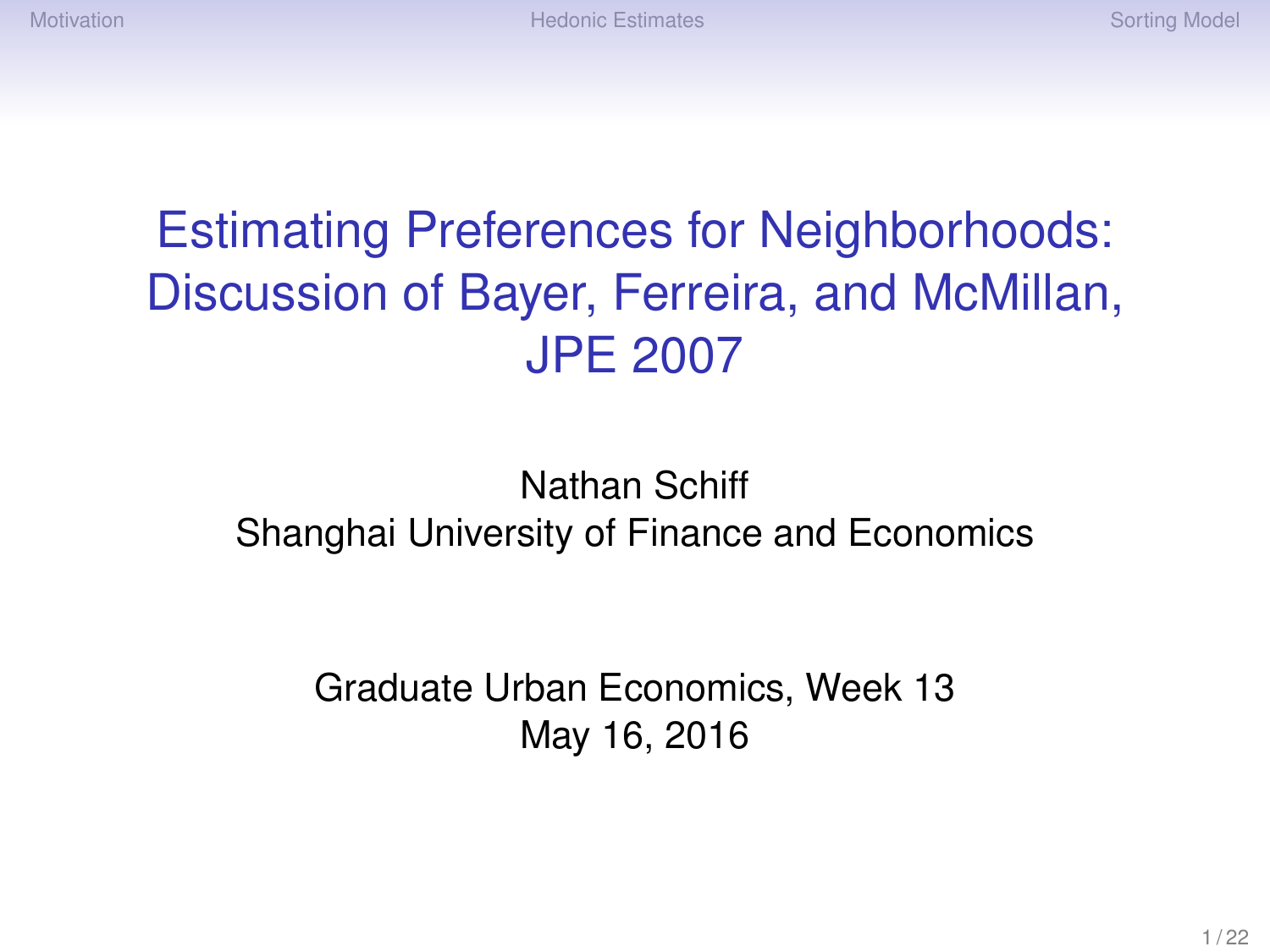### Administration

Midterm: referee reports due next class (5/23) ALSO for 5/23: outline due for research idea 6/13: research proposal presentation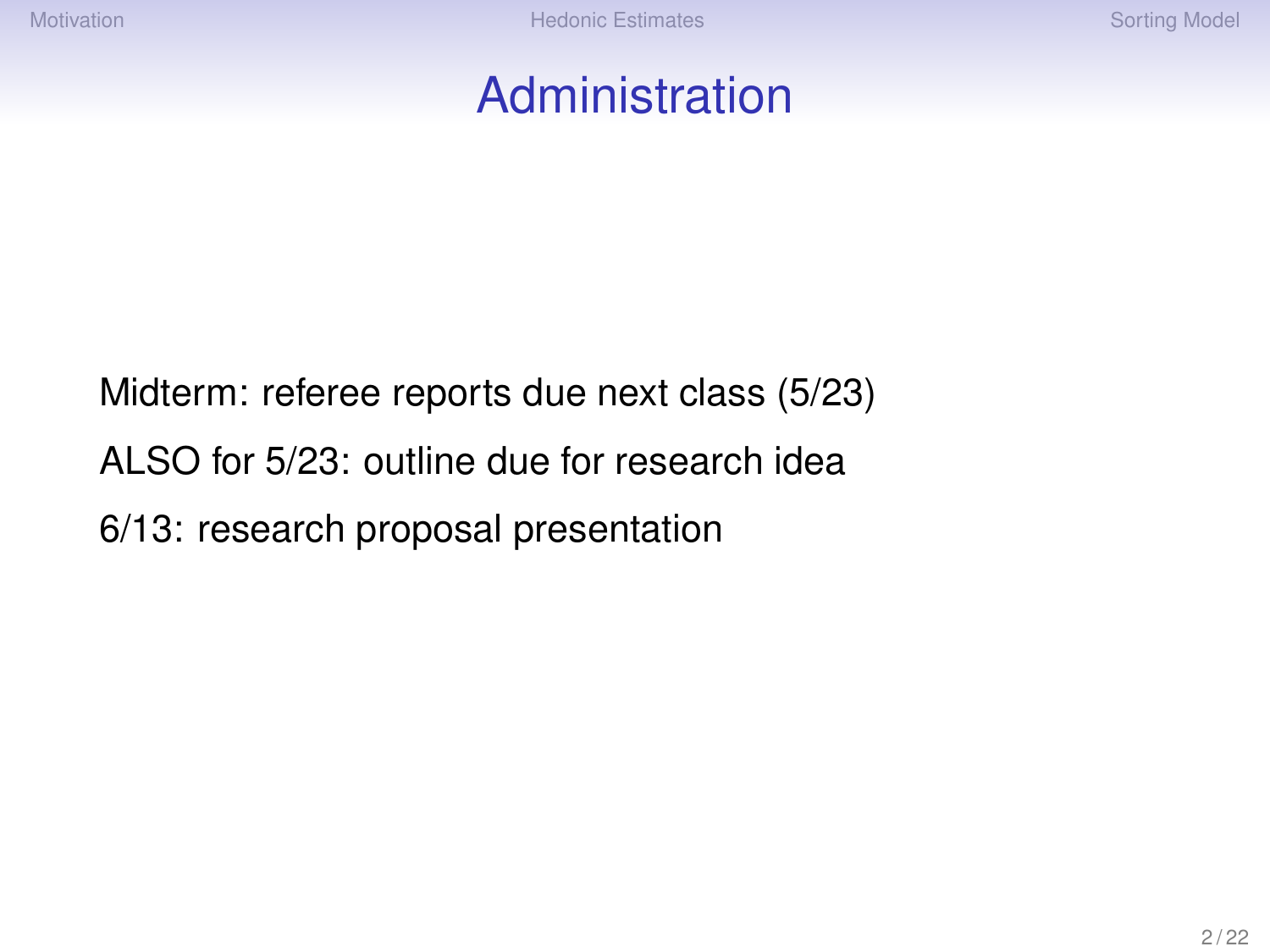## <span id="page-2-0"></span>How do we measure preferences for local goods?

Use hedonic regressions, under assumption value is capitalized into housing prices

In many countries most important local good is school quality

 $ln(price_{ia}) = \alpha + X_{ia}'\beta + \gamma * testScore_a + \epsilon_{ia}$ where *i* is house and *a* is school attendance zone

What is problem with this approach? What is Black and Bayer et. al. strategy?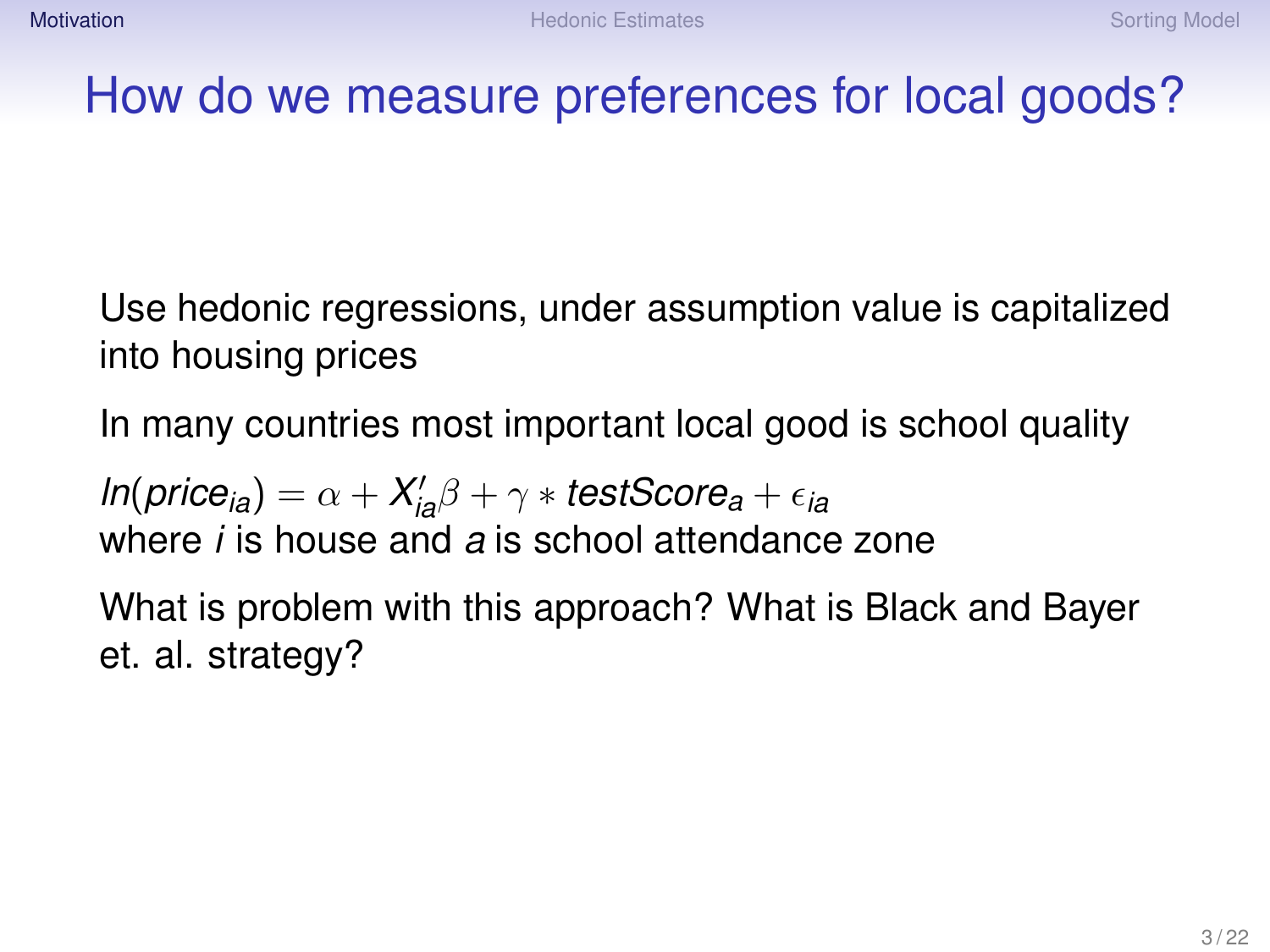## Black, QJE, 1999

In a famous paper, Black (1999) shows that a border discontinuity approach can identify MWTP for school quality

In US, children go to school based on location; the set of locations corresponding to one school are called "attendance zones"

Basic idea of Black is to compare houses on both sides of attendance zone boundary–like RDD

Uses boundary fixed effects *and* test scores to identify MWTP

$$
\textit{In}(\textit{price}_\textit{iab}) = \alpha + X'_\textit{iab}\beta + K'_b\phi + \gamma * \textit{testScore}_a + \epsilon_\textit{iab}
$$

Control-based method: key assumption is that unobservable neighborhood characteristics correlated with test scores are same on each side of border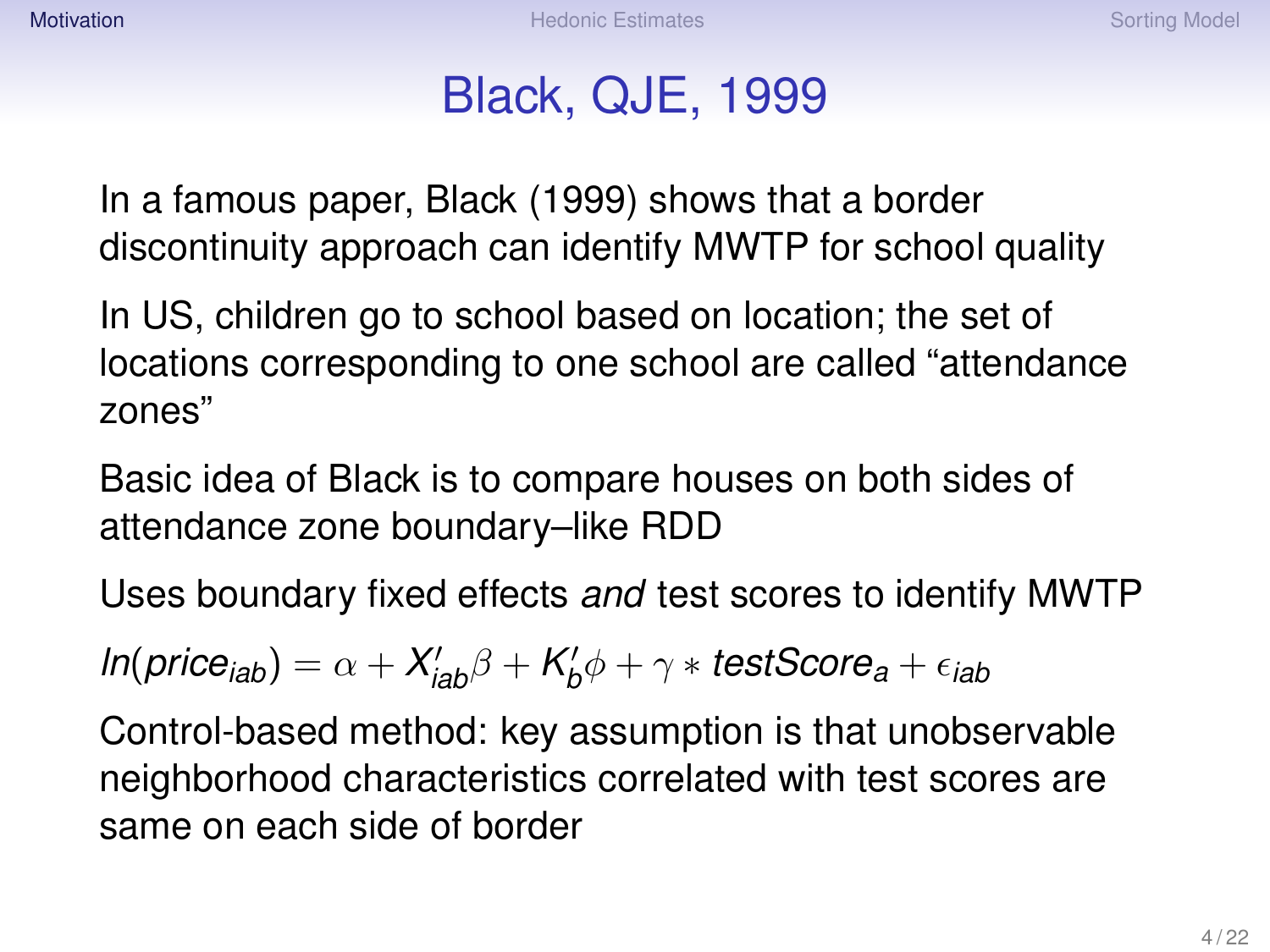## Black 1999: streets and attendance districts



**FIGURE I** Example of Data Collection for One City: Melrose<br>Streets, and Attendance District Boundaries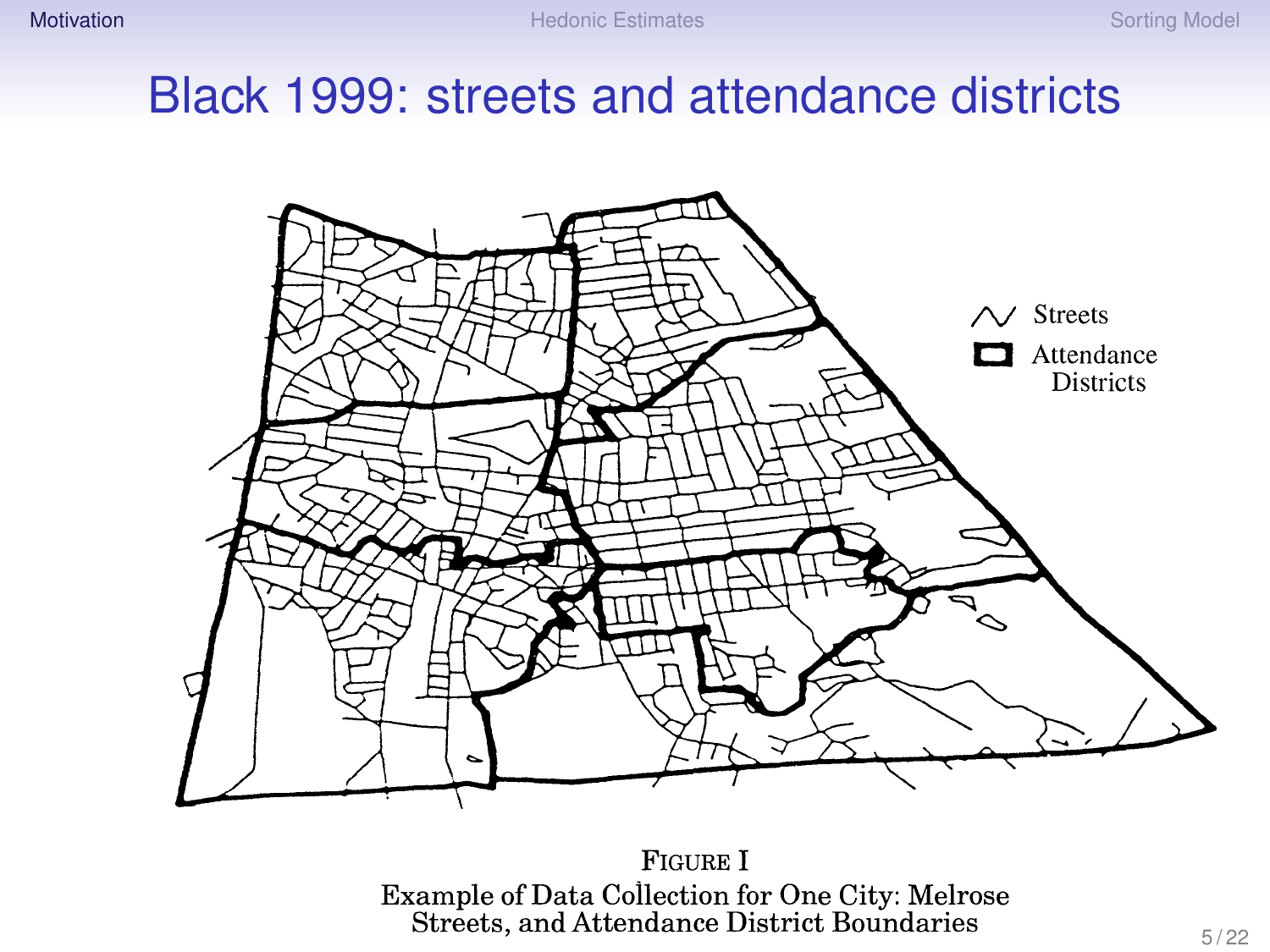## Black 1999: block groups and attendance districts



**FIGURE II** Example of Data Collection for One City: Melrose<br>Census Block Groups and Attendance District Boundaries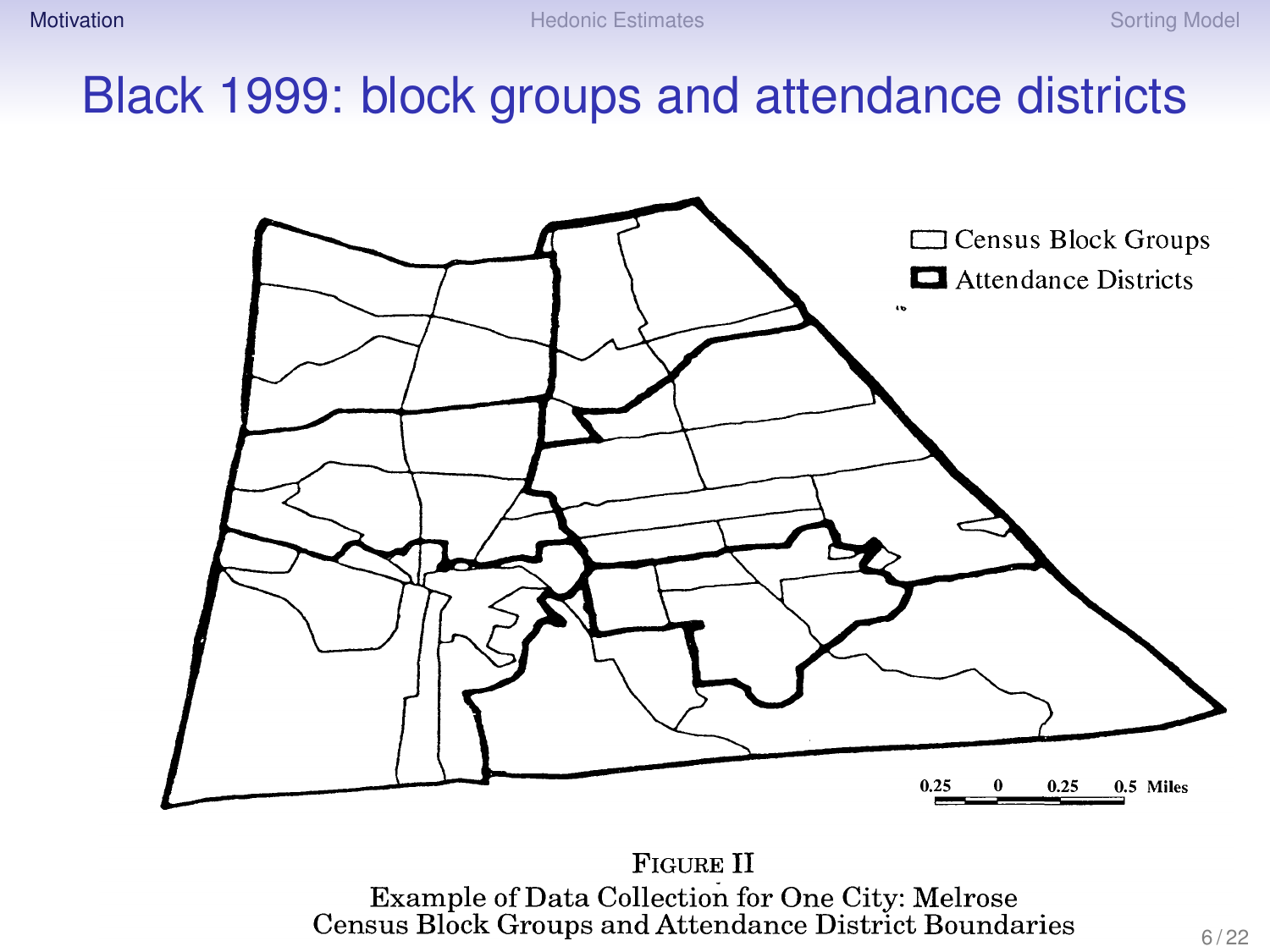## Bayer, Ferreira, and McMillan, JPE 2007

BFM extend Black idea to estimate both 1) MWTP for school quality 2) MWTP for neighborhood demographics

BFM note that if demographics are still different along two sides of border (in narrow bands) then Black strategy leads to biased school quality coefficients

Two part paper:

First: estimate MWTP using hedonic regression

Estimate with very detailed, confidential, micro data of households (education, race, family structure) and houses (prices, rent, and housing), along with school characteristics and attendance zone boundaries in San Francisco area

Second: use structural model of location choice to adjust estimates to get *average* MWTP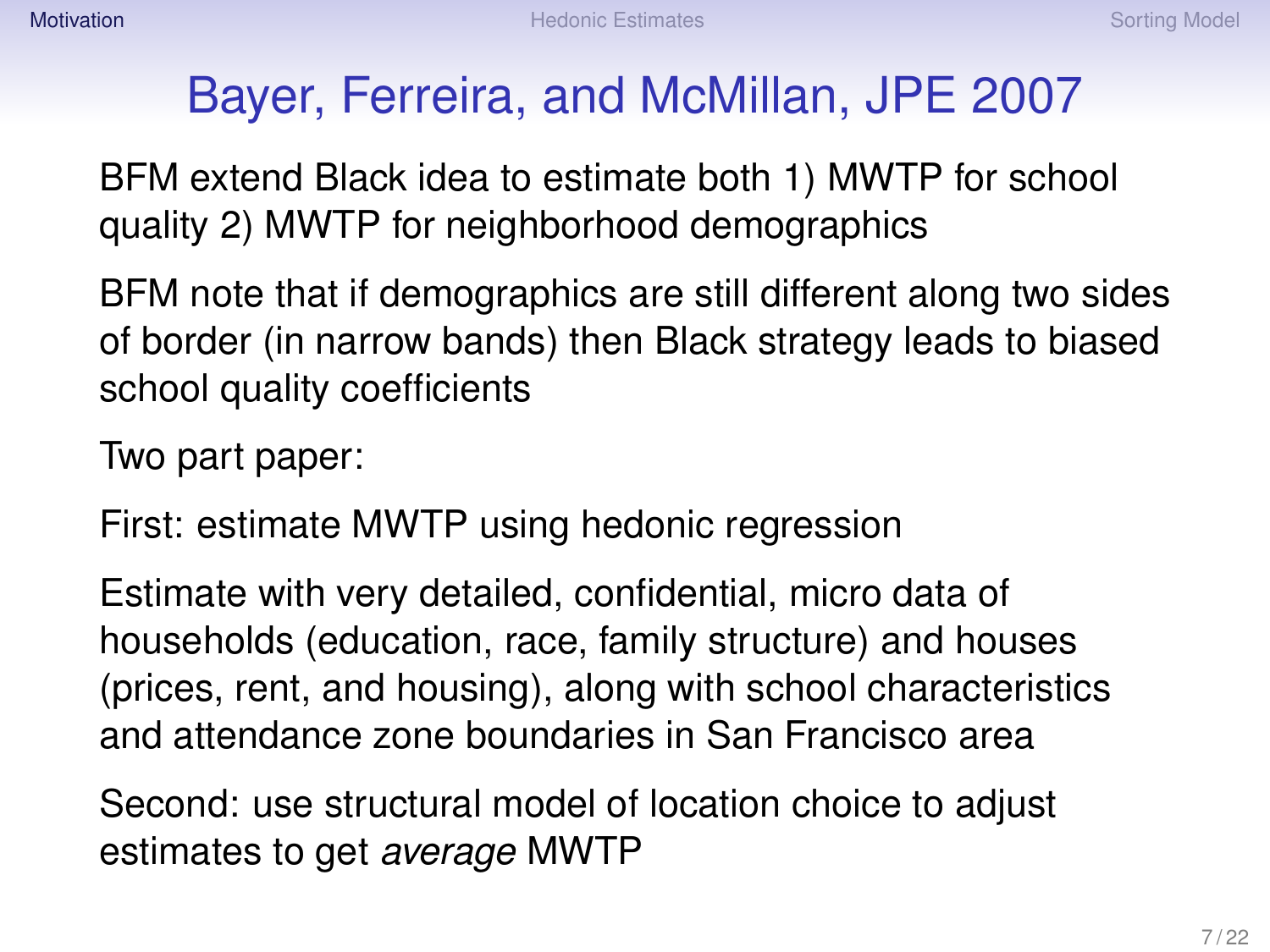## <span id="page-7-0"></span>Identification of MWTP for Demographics

An important question in the US is how much people value demographic characteristics of neighbors

For example, if whites hold prejudice against blacks then they will pay less to live in a neighborhood with more blacks

Another example: how much are people willing to pay to live with others of same education level?

Difficult questions to answer:

$$
In(price_{ij}) = \alpha + X'_{iab}\beta + \gamma * Demographic_j + \epsilon_{ij}
$$

Demographics may always be correlated with unobserved neighborhood quality

How do BFM identify MWTP for demographics?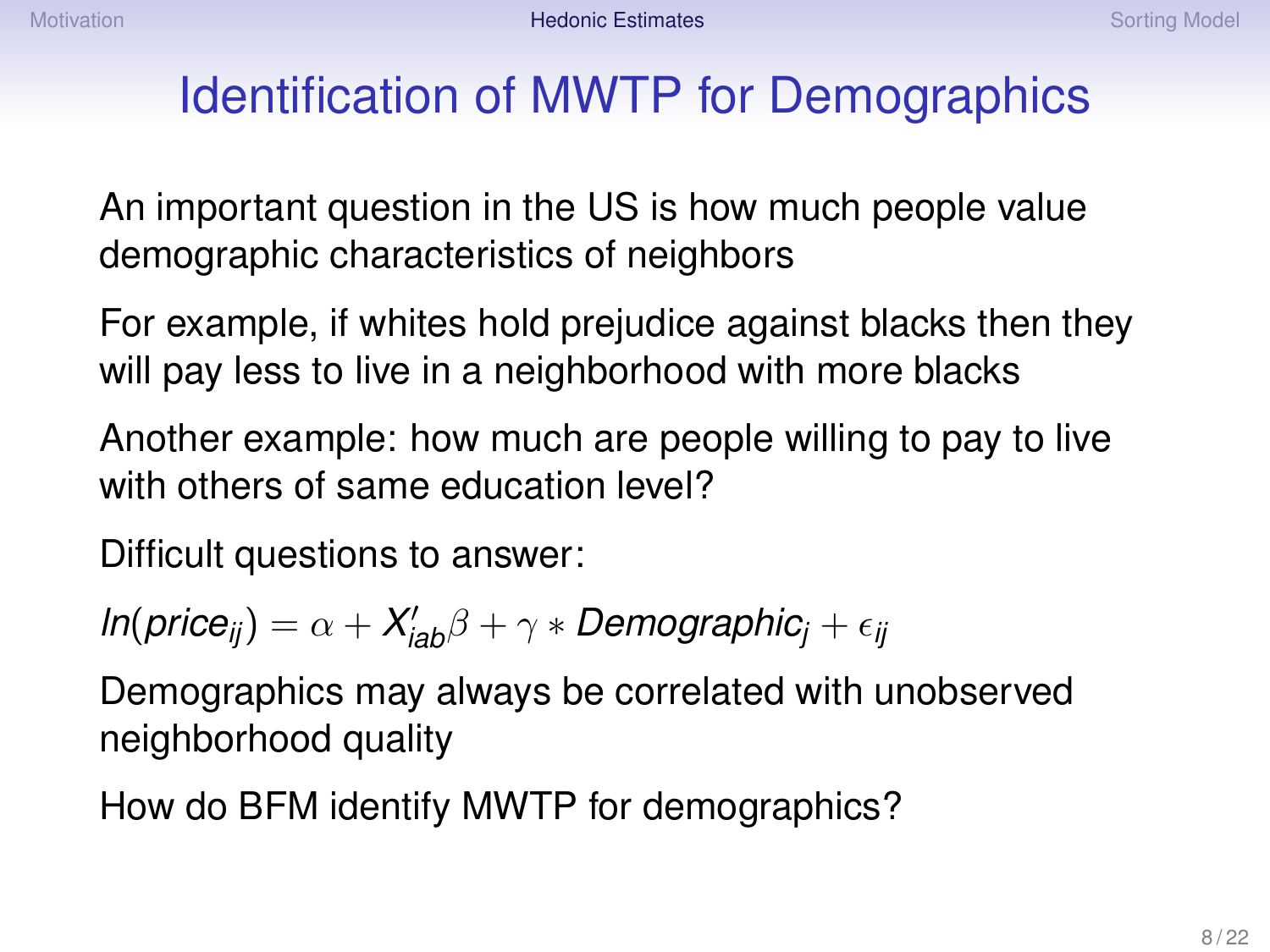## Using School Quality as Observable Source of Sorting

A key idea of BFM: school attendance zones cause demographic sorting; by controlling for observable school quality authors can control for unobservable neighborhood characteristics associated with demographics

Ex: blacks in US have lower incomes and education on average than whites

This may lead to more blacks on lower test score side of school attendance zone (within same district)

By comparing value of houses along both sides of attendance zone border, where lower side has more blacks, and controlling for test scores, difference in housing value can give MWTP for living with higher black population

 $ln(p$ *rice*<sub>*iabi*</sub> $) =$  $\alpha + X_{\mathsf{i}\mathsf{a}\mathsf{b}}' \beta + K_{\mathsf{b}}' \phi + \gamma_1 * \mathsf{Demographic}_j + \gamma_2 * \mathsf{testScore}_\mathsf{a} + \epsilon_{\mathsf{ij}}$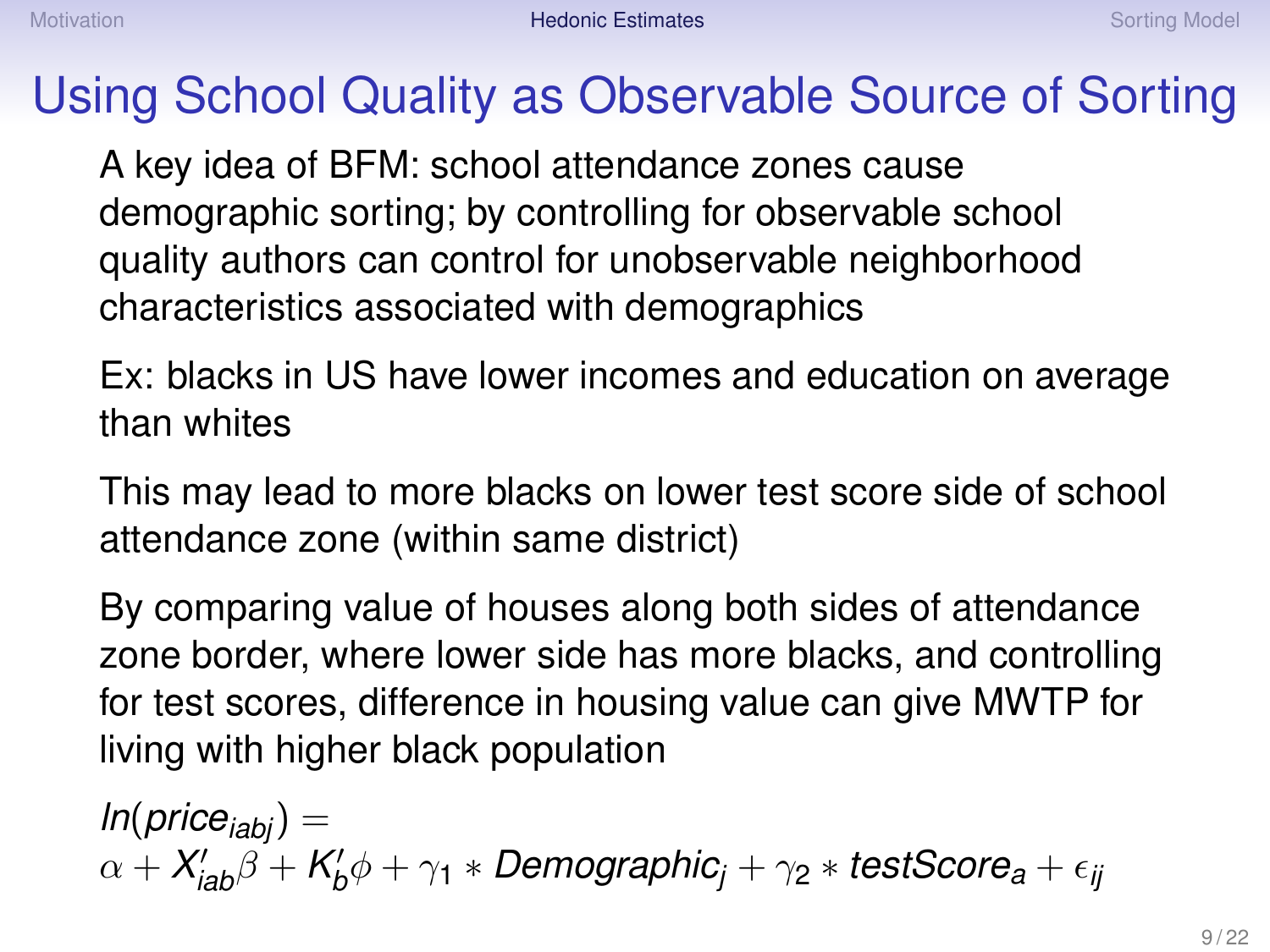## BFM 2007: Illustration of Border Discontinuity Design

#### **Bayer Identification Strategy for Endogenous Demographics**

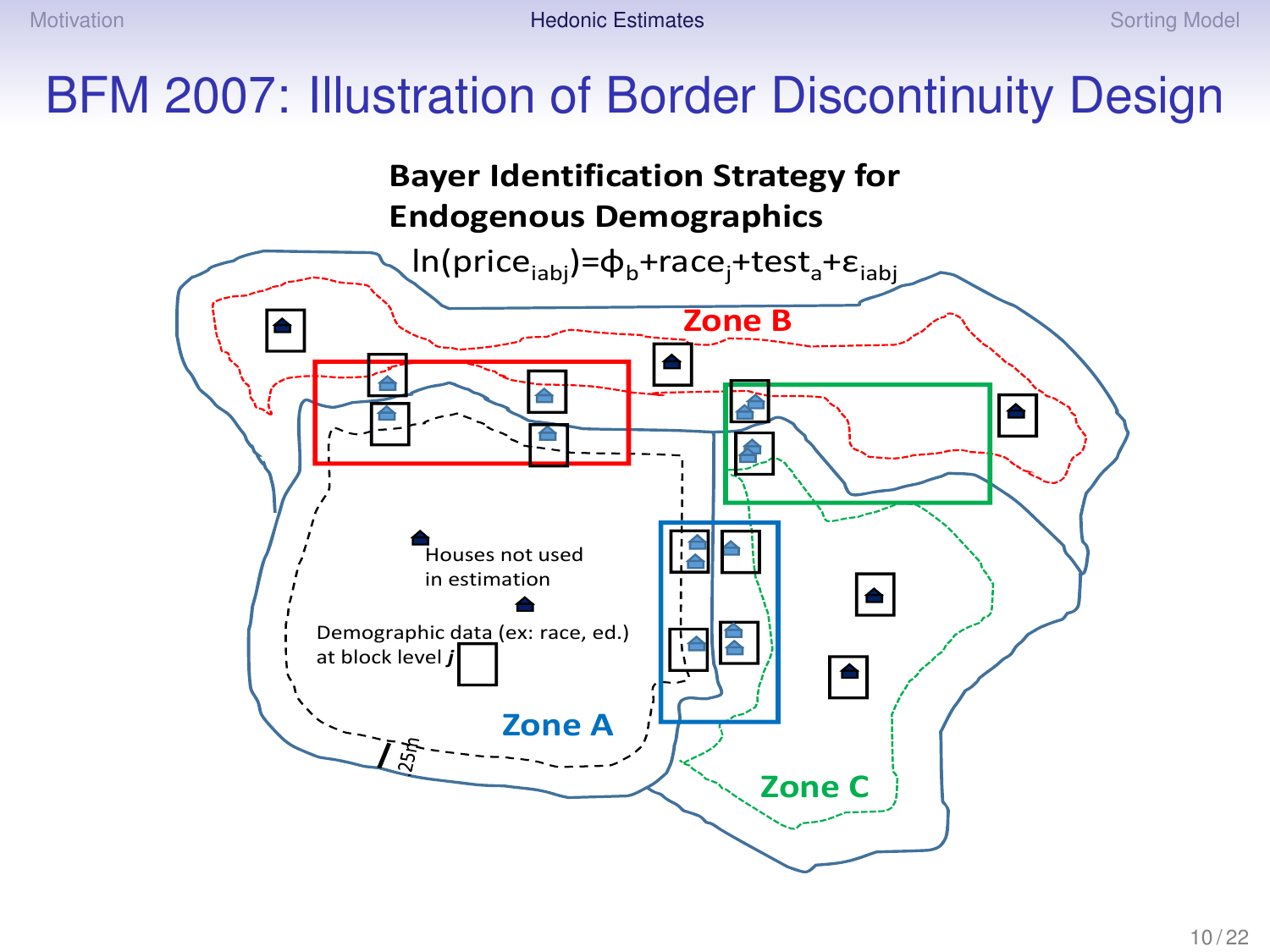BFM 2007: Border Discontinuity Design  $ln(p$ *rice*<sub>*iabi*</sub> $) =$  $\alpha + X_{\mathsf{i}\mathsf{a}\mathsf{b}}' \beta + K_{\mathsf{b}}' \phi + \gamma_1 * \mathsf{Demographic}_{\mathsf{j}\mathsf{i}} + \gamma_2 * \mathsf{testScore}_{\mathsf{a}} + \epsilon_{\mathsf{ij}}$ 

Key assumption: controlling for boundary fixed effects, test scores, and other area characteristics, demographic variables are no longer correlated with unobserved neighborhood characteristics affecting house values

First authors present evidence showing there is sorting of demographics on either side of attendance zone boundary

Then show how estimates of MWTP vary when include demographics and boundary fixed effects

Find that MWTP for school quality declines significantly when including boundary FE; declines even more when controlling for demographics

However, some demographics (% Black) are no longer significant when include boundary FE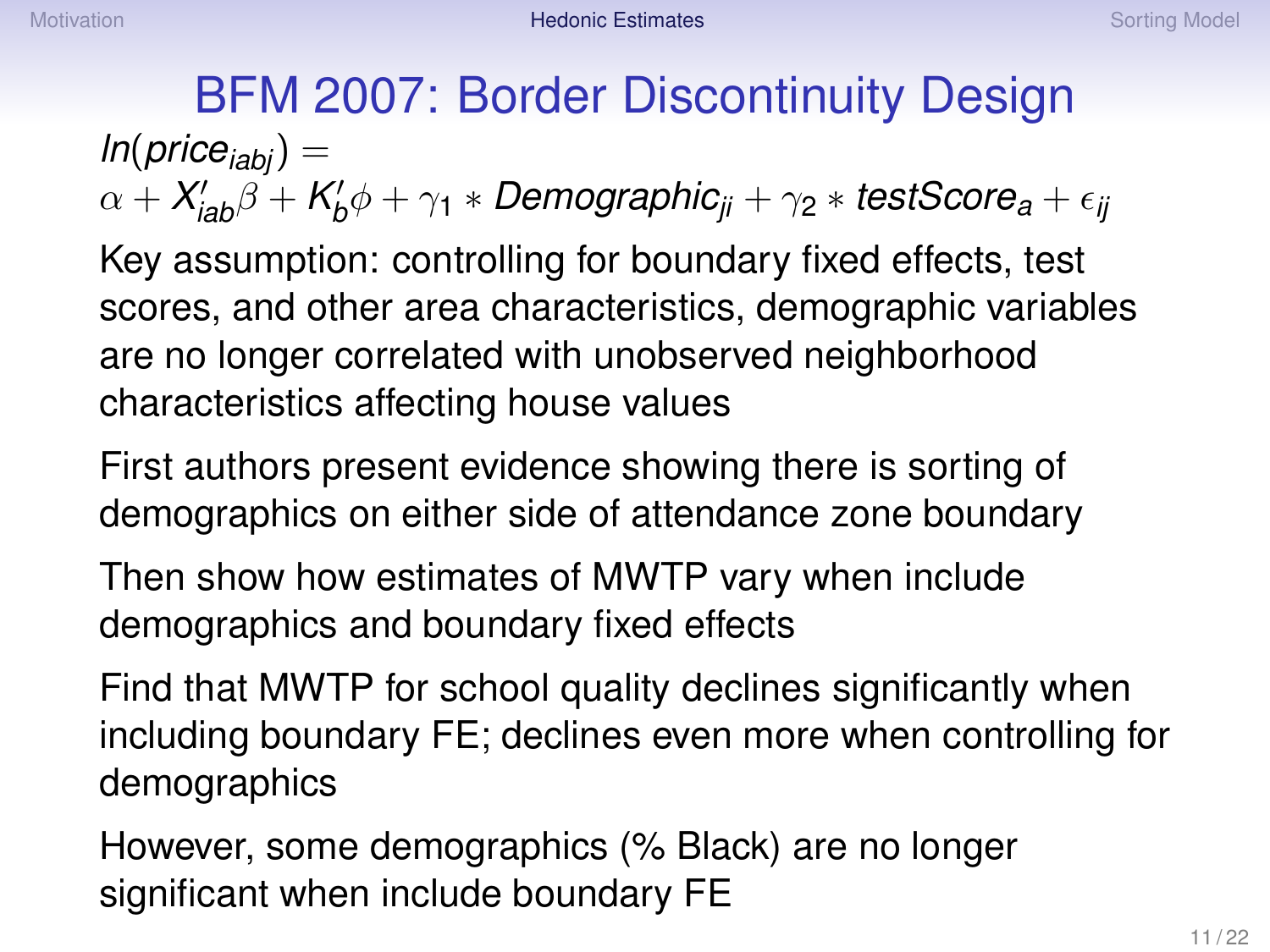#### Test Score RDD



Fig. 1.—Test scores and house prices around the boundary. Each panel is constructed using the following procedure:  $(i)$  regress the variable in question on boundary fixed effects and on 0.02-mile band distance to the boundary dummy variables; (ii) plot the coefficients on these distance dummies. Thus a given point in each panel represents this conditional average at a given distance to the boundary, where negative distances indicate the low test score side.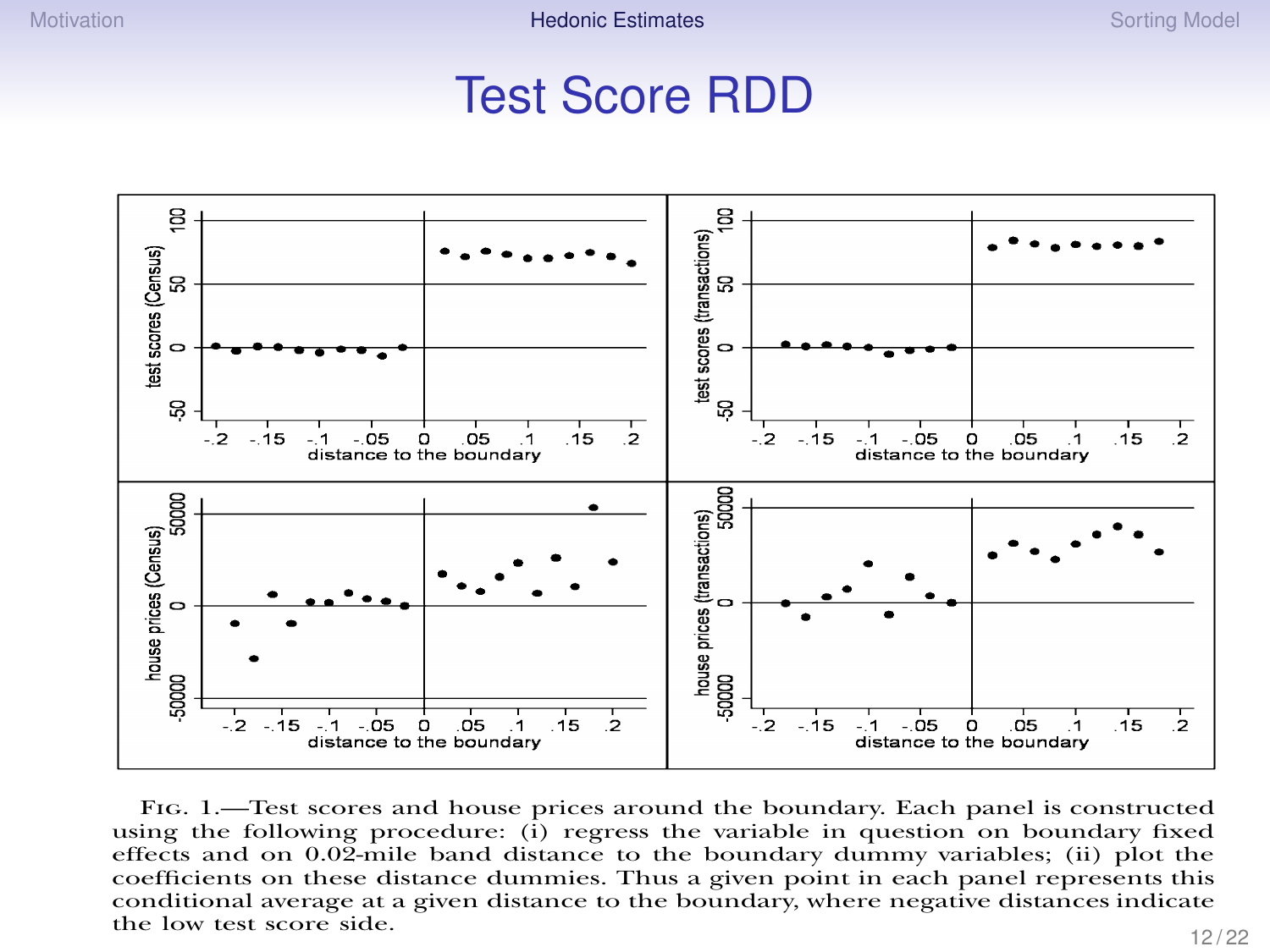#### Demographic sorting along boundary

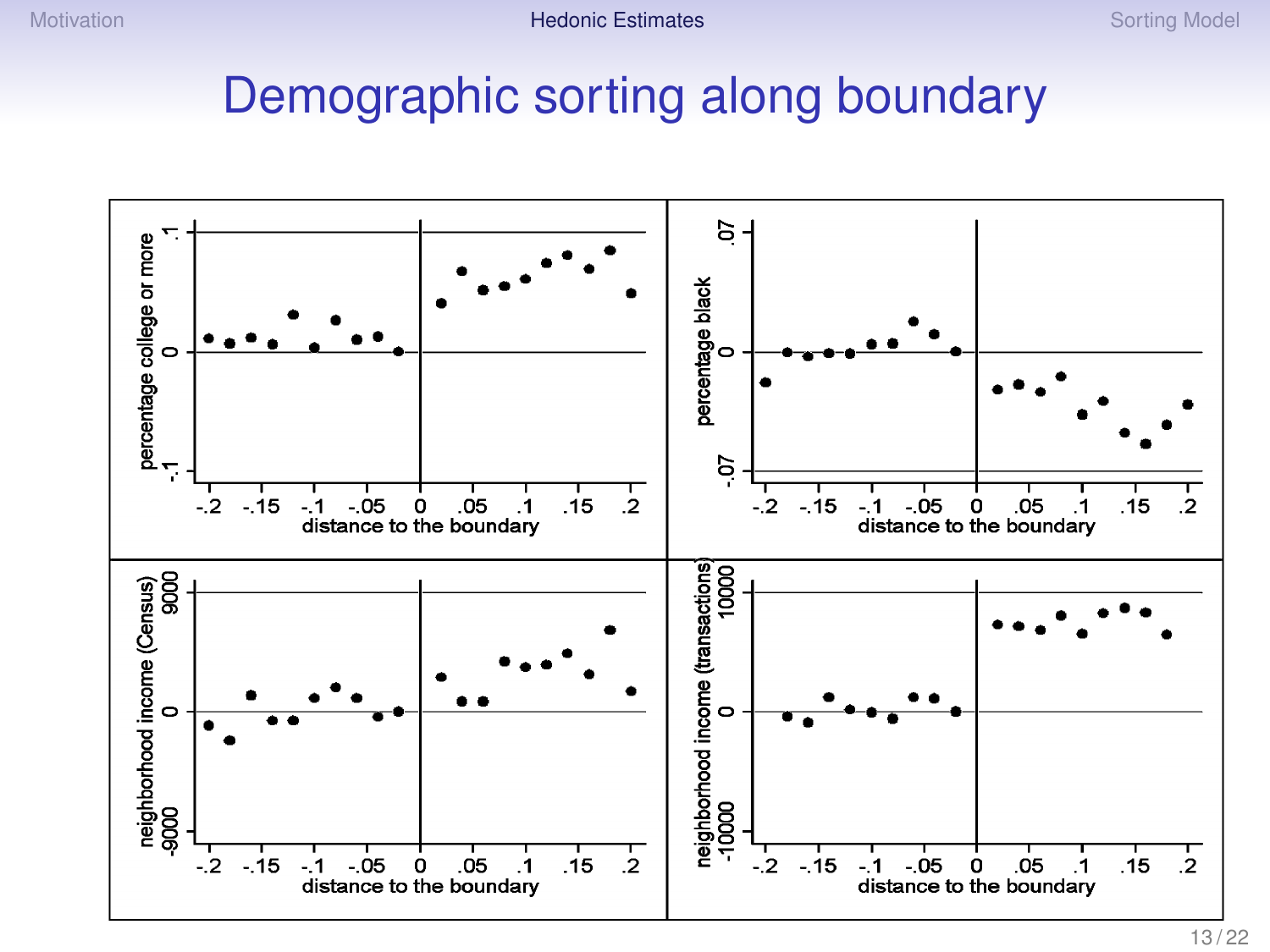# **preferences MWTP** Estimates

|                                                                                 | COEFFICIER IS FROM DASELINE HEDONIC I RICE INEURESSIONS       |                                |                                                   |                                |  |  |
|---------------------------------------------------------------------------------|---------------------------------------------------------------|--------------------------------|---------------------------------------------------|--------------------------------|--|--|
|                                                                                 | <b>SAMPLE</b>                                                 |                                |                                                   |                                |  |  |
|                                                                                 | Within 0.20 Mile<br>of Boundary<br>$(N = 27,548)$             |                                | Within 0.10 Mile<br>of Boundary<br>$(N = 15,122)$ |                                |  |  |
| Boundary fixed effects<br>included                                              | No                                                            | Yes                            | No                                                | Yes                            |  |  |
|                                                                                 | A. Excluding Neighborhood Sociodemographic<br>Characteristics |                                |                                                   |                                |  |  |
|                                                                                 | (1)                                                           | (2)                            | (5)                                               | (6)                            |  |  |
| Average test score (in<br>standard deviations)<br>$R^2$                         | 123.7<br>(13.2)<br>.54                                        | 33.1<br>(7.6)<br>.62           | 126.5<br>(12.4)<br>.54                            | 26.1<br>(6.6)<br>.62           |  |  |
|                                                                                 | B. Including Neighborhood Sociodemographic<br>Characteristics |                                |                                                   |                                |  |  |
|                                                                                 | (3)                                                           | (4)                            | (7)                                               | (8)                            |  |  |
| Average test score (in<br>standard deviations)<br>% census block group<br>black | 34.8<br>(8.1)<br>$-99.8$<br>(33.4)                            | 17.3<br>(5.9)<br>1.5<br>(38.9) | 44.1<br>(8.5)<br>$-123.1$<br>(32.5)               | 14.6<br>(6.3)<br>4.3<br>(39.1) |  |  |
| % block group with<br>college degree or<br>more                                 | 220.1<br>(39.9)                                               | 89.9<br>(32.3)                 | 204.4<br>(40.8)                                   | 80.8<br>(39.7)                 |  |  |
| Average block group<br>income $( / 10,000)$<br>$R^2$                            | 60.0<br>(4.0)<br>.59                                          | 45.0<br>(4.6)<br>.64           | 55.6<br>(4.3)<br>.59                              | 42.9<br>(6.1)<br>.63           |  |  |

TABLE 3 Key Coefficients from Baseline Hedonic Price Regressions

Note.—All regressions shown in the table also include controls for whether the house is owner-occupied, the number of rooms, year built (1980s, 1960–79, pre-1960), elevation, population density, crime, and land use (% industrial, % residential, % commercial, % open space, % other) in 1-, 2-, and 3-mile rings around each location. The dependent variable is the monthly user cost of housing, which equals monthly rent for renter-occupied units and a monthly user cost for owner-occupied housing, calculated as described in the text. Standard errors corrected for clustering at the school level are reported in parentheses.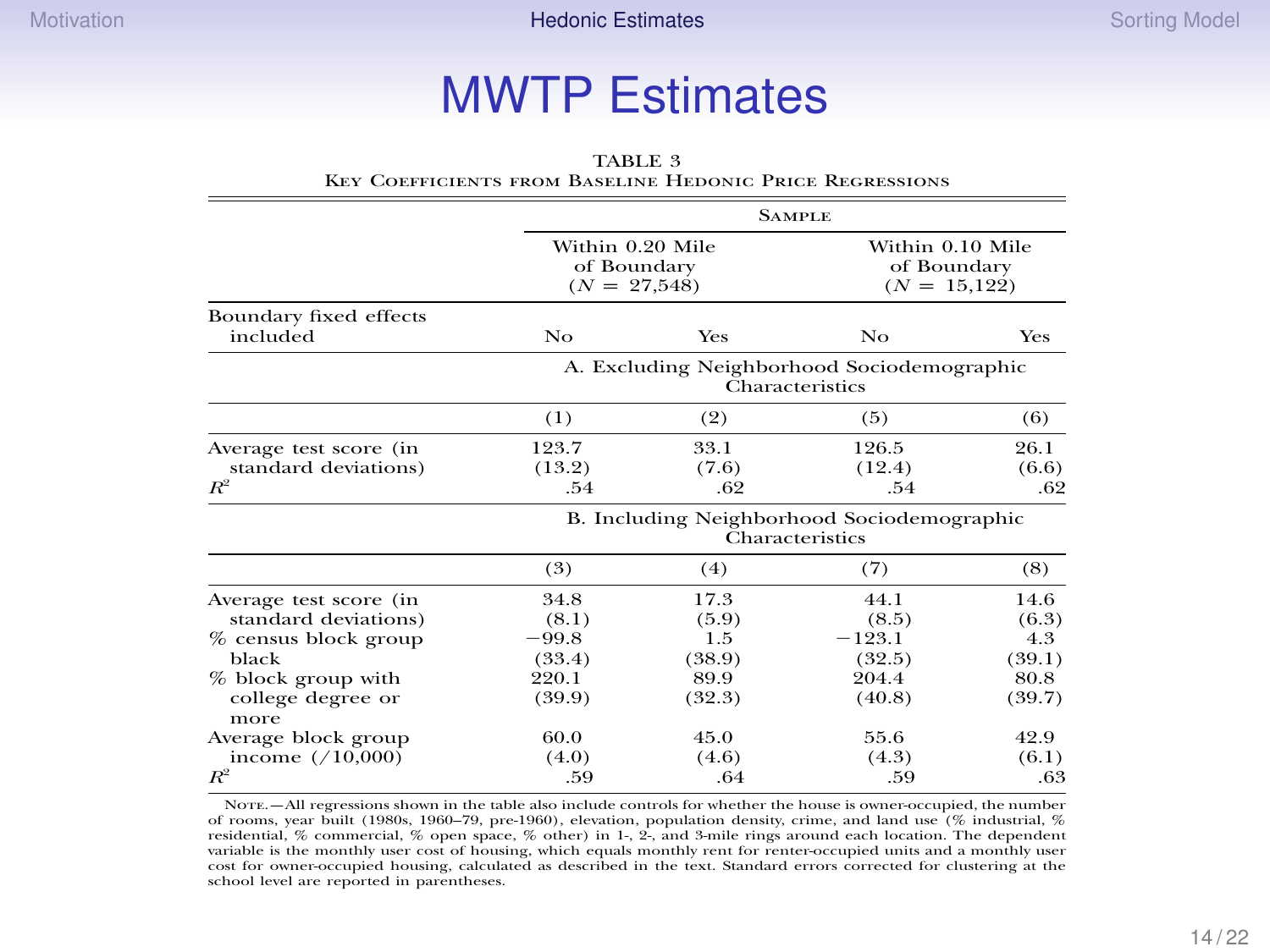## MWTP Estimates of Demographics

#### TABLE 4

Hedonic Price Regressions: Average Test Score, Alternative Samples Sample: Within 0.20 Mile of Boundary

|                                                                                                | NEIGHBORHOOD SOCIODEMOGRAPHICS |                   |                   |                  |  |
|------------------------------------------------------------------------------------------------|--------------------------------|-------------------|-------------------|------------------|--|
|                                                                                                | Excluded                       |                   |                   | Included         |  |
|                                                                                                | (1)                            | (2)               | (3)               | (4)              |  |
| Boundary fixed effects included                                                                | No                             | <b>Yes</b>        | No                | Yes              |  |
| Baseline results ( $N = 27,548$ )                                                              | 123.7<br>(13.2)                | 33.1<br>(7.6)     | 34.8<br>(8.1)     | 17.3<br>(5.9)    |  |
| Schools versus immediate neighbors:                                                            |                                |                   |                   |                  |  |
| A. Including school peer and<br>teacher measures ( $N = 27,548$ )                              | 95.0<br>(17.9)                 | 32.1<br>(10.4)    | 31.5<br>(9.3)     | 22.6<br>(8.5)    |  |
| Alternative measures of neighbor-<br>hood characteristics:                                     |                                |                   |                   |                  |  |
| B. Including block and block group<br>measures $(N = 27,548)$                                  |                                |                   | 36.0<br>(7.8)     | 19.8<br>(5.7)    |  |
| C. Including block and alternative<br>block group measures $(N =$<br>27,548)                   |                                |                   | 33.7<br>(7.3)     | 23.8<br>(5.6)    |  |
| Other robustness checks:                                                                       |                                |                   |                   |                  |  |
| D. Dropping top-coded houses ( $N =$                                                           | 86.6                           | 29.5              | 20.3              | 16.1             |  |
| 26.579)                                                                                        | (9.9)                          | (6.6)             | (7.7)             | (5.7)            |  |
| Only owner-occupied housing units:<br>E. Using census-reported house<br>value ( $N = 15,139$ ) | 64,891<br>(7, 474)             | 14,874<br>(3,197) | 27,883<br>(5,047) | 9,376<br>(2,460) |  |
| F. Using prices from transactions<br>sample $(N = 10,171)$                                     | 34,262<br>(4,958)              | 12,210<br>(3,108) | 14,208<br>(2,886) | 9,176<br>(2,738) |  |

NOTE.—The dependent variable in specifications A–D is the monthly user cost of housing, which equals monthly rent for renter-occupied units and a monthly user cost for owner-occupied housing, calculated as described in the text; the dependent variable in specification E is the market value of the house self-reported in the census; the dependent variable in specification F is the transaction price reported in our transactions data set. Specifications A–E are based on our census sample and include controls for whether the house is owner-occupied, the number of rooms, year built (1980s, 1960–79, pre-1960), elevation, population density, crime, and land use (% industrial, % residential, % commercial, % open space, % other) in 1-, 2-, and 3-mile rings around each location. Specification F is based on our transactions data set and includes the same controls as in the other specifications along with additional controls for square footage and lot size. Standard errors corrected for clustering at the school level are reported in parentheses.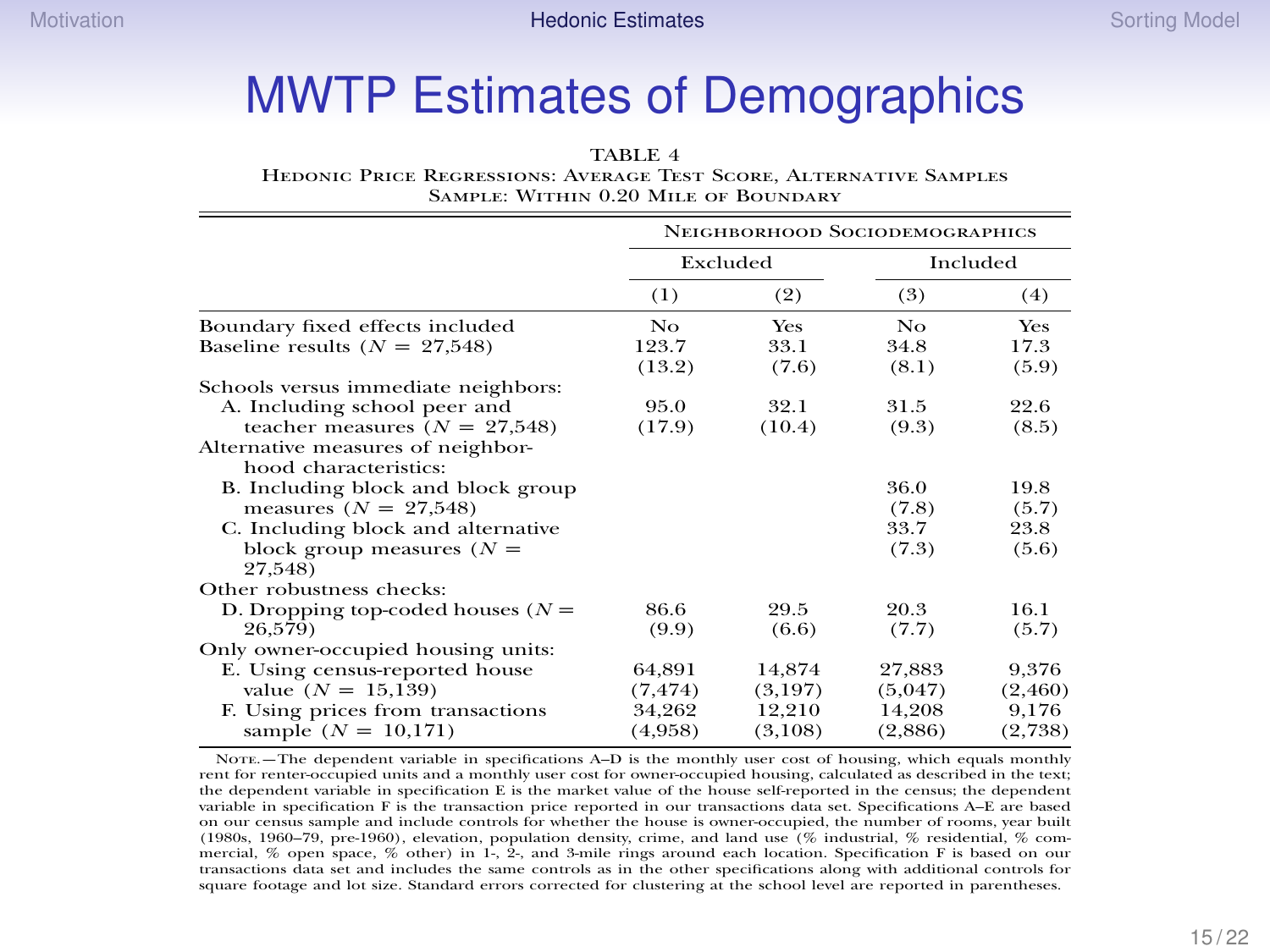## <span id="page-15-0"></span>Heterogeneity and MWTP

Coefficients on hedonic price regressions represent MWTP of *marginal* consumer

If consumers are heterogeneous then coefficients on a given attribute may represent MWTP of consumer who most values that attribute, not mean MWTP

BFM attempt to back out mean MWTP by using a model to first estimate heterogeneity of location choices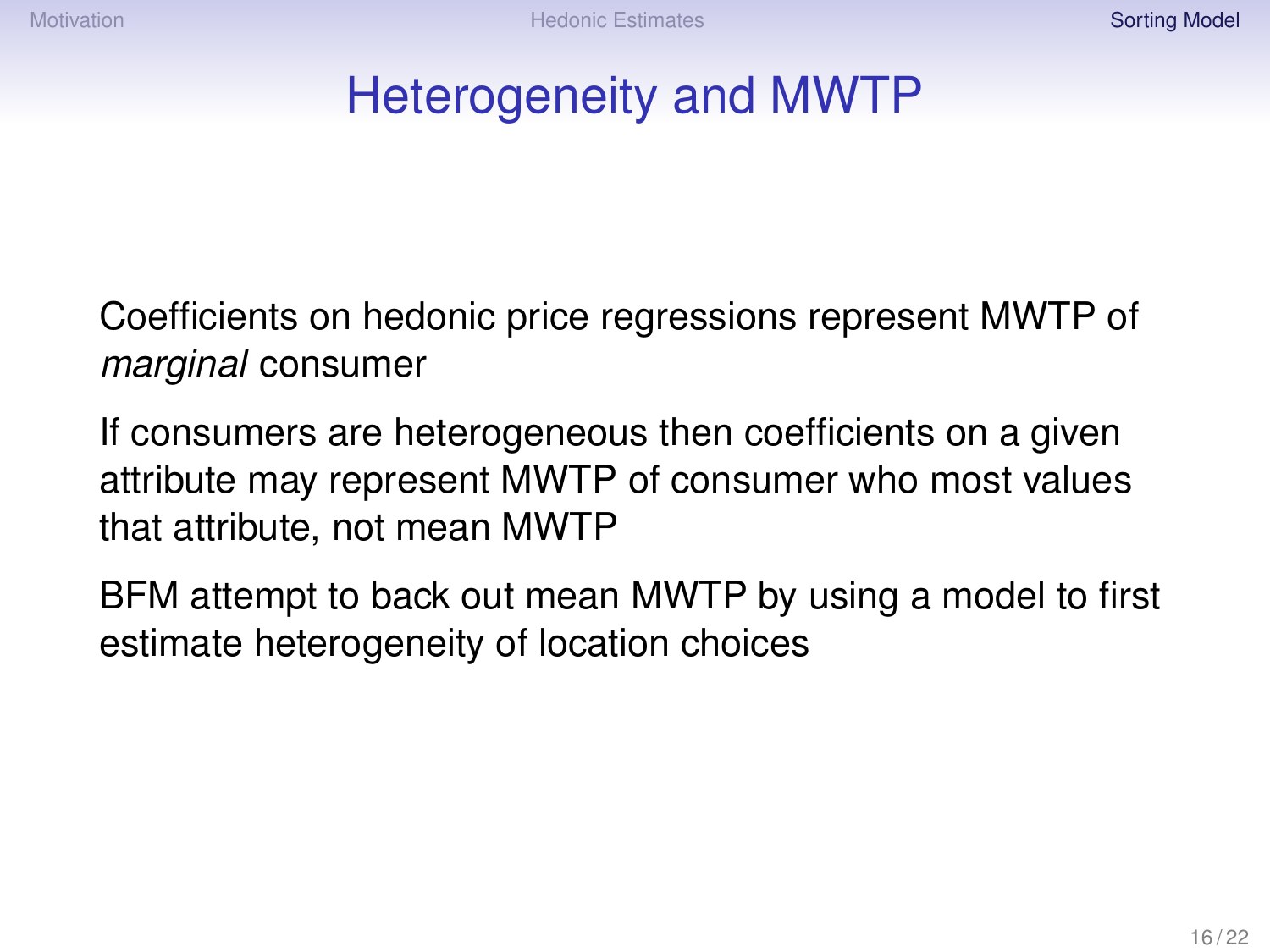## **Illustration of MWTP Heterogeneity**



Fig. 5.—Demand for a view of the Golden Gate Bridge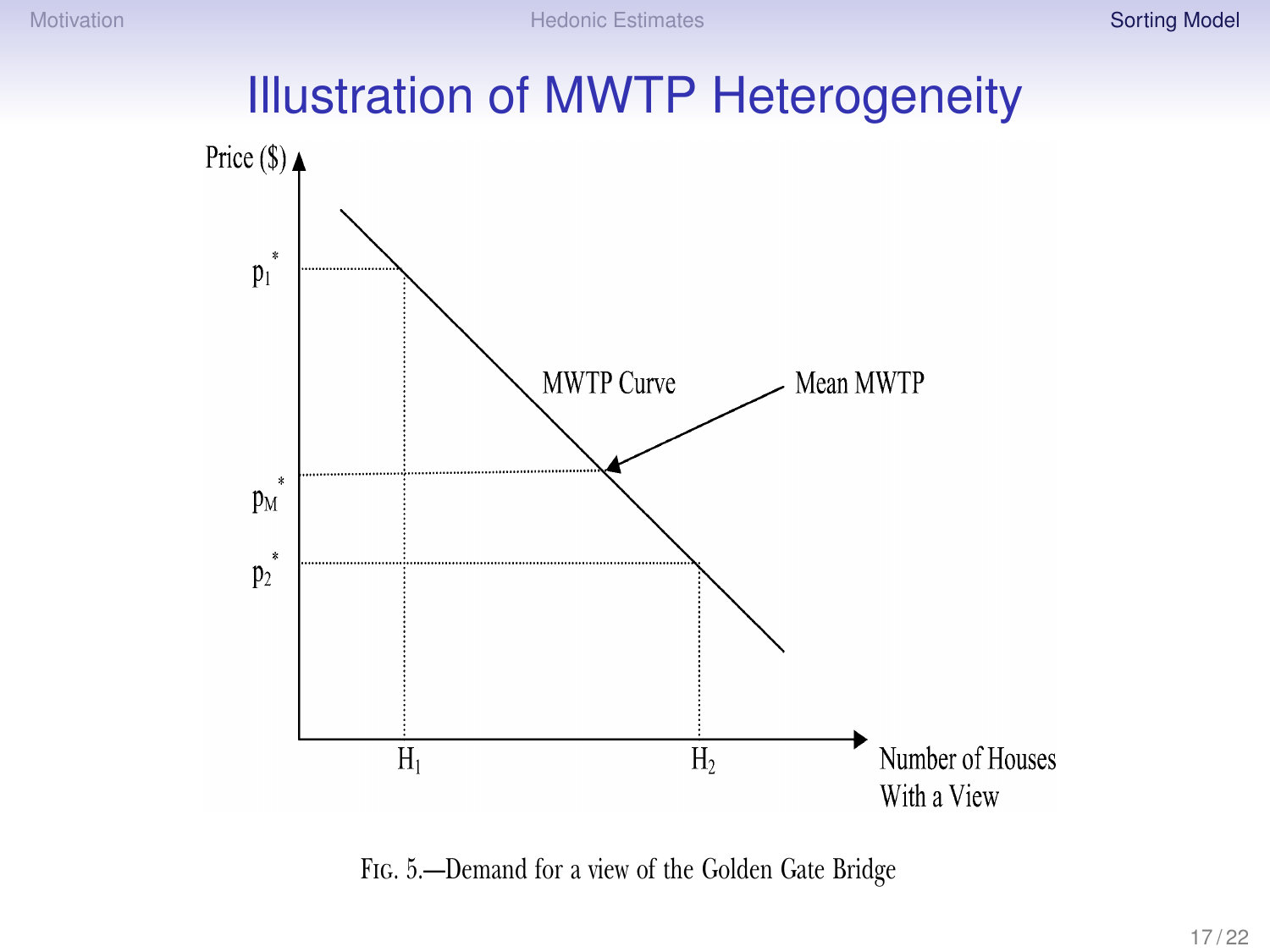## Model of Residential Sorting

Household *i* chooses house *h* to maximize indirect utility:

$$
\max_{h} V_h^i = \alpha_X^i X_h - \alpha_p^i p_h - \alpha_d^i d_h^i + \theta_{bh} + \xi_h + \epsilon_h^i
$$
 (2)

*X<sup>h</sup>* represents vector of house characteristics (age, size) and neighborhood characteristics (demographics, crime)

*p<sup>h</sup>* is price of house, *d<sup>h</sup>* is distance from house *h* to work location of household *i*

θ*bh* are boundary FE, equal to one if house *h* is within given distance of boundary *b*

ξ*<sup>h</sup>* is unobserved characteristic of house *h* affects everyone equally;  $\epsilon_{h}^{i}$  is EV Type 1 i.i.d. error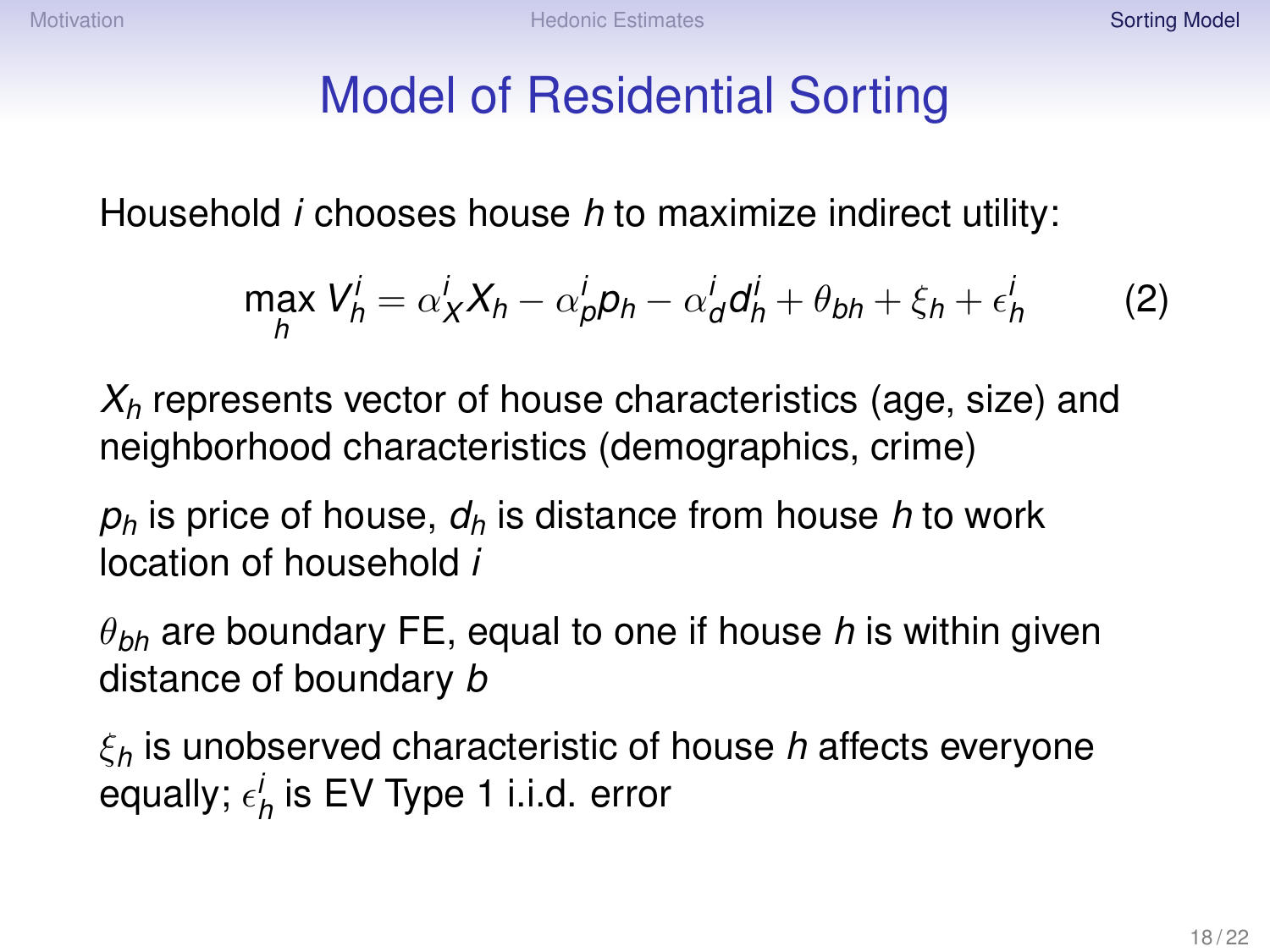#### Preferences vary with household observables

$$
\max_{h} V_h^i = \alpha_X^i X_h - \alpha_p^i p_h - \alpha_d^i d_h^i + \theta_{bh} + \xi_h + \epsilon_h^i
$$
 (2)

Each coefficient on all characteristics of vector *Xh*, price *ph*, and distance *d<sup>h</sup>* allowed to vary with household characteristics (ex:

race, education)

Specifically, for each characteristic *j* and household characteristics *Z* they allow:

$$
\alpha_j^i = \alpha_{0j} + \sum_{k=1}^K \alpha_{kj} z_k^i \tag{1}
$$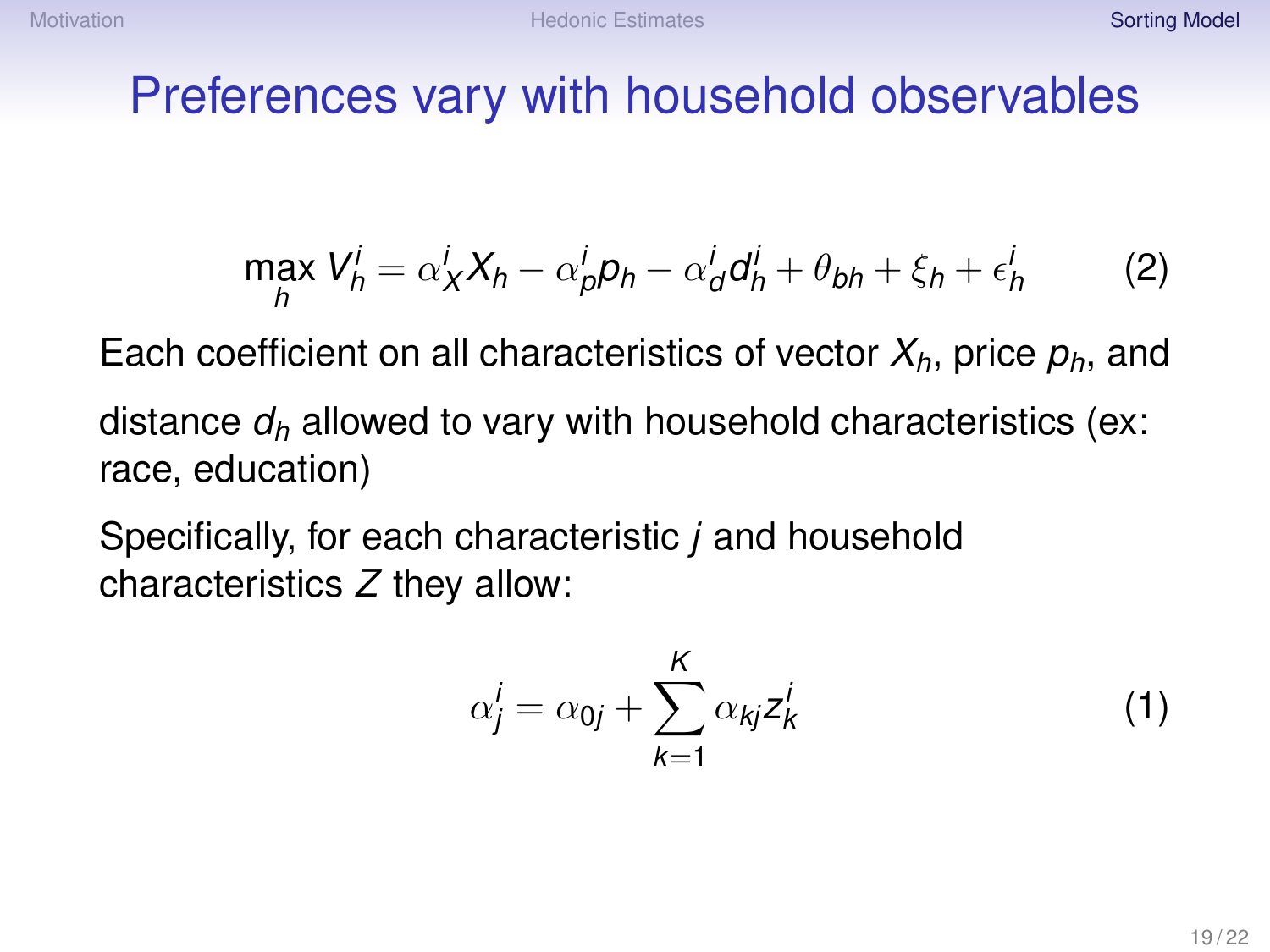#### **Estimation**

$$
V_h^i = \delta_h + \lambda_h^i + \epsilon_h^i \tag{4}
$$

$$
\delta_h = \alpha_0 X h - \alpha_0 \rho h + \theta_{bh} + \xi_h \tag{5}
$$

$$
\lambda_h^i = \left(\sum_{k=1}^K \alpha_{kX} z_k^i\right) X_h - \left(\sum_{k=1}^K \alpha_{kP} z_k^i\right) p_h - \left(\sum_{k=1}^K \alpha_{kQ} z_k^i\right) d_h \tag{6}
$$

$$
P_h^i = \frac{\exp(\delta_h + \lambda_h^i)}{\sum_k \exp(\delta_k + \lambda_k^i)} \tag{7}
$$

Two step estimation: first estimate 7) then estimate 5) with IV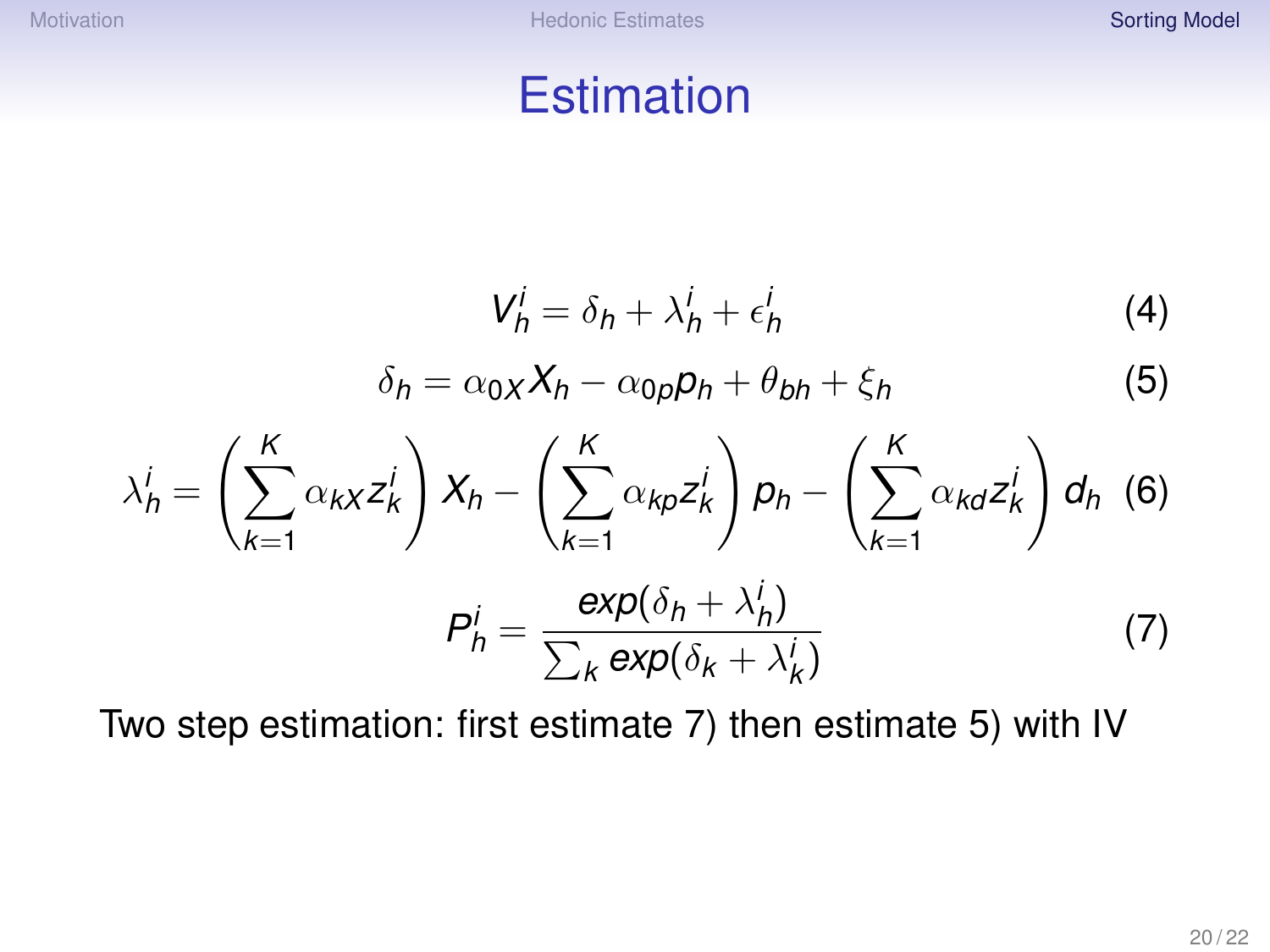## Mean utility

Variable δ*<sup>h</sup>* represents mean utility to all individuals of house *h*; it was estimated by first conditioning on individual observables BFM show that by re-arranging it can yield a hedonic that gives *mean* MWTP

$$
p_h + \frac{1}{\alpha_{0p}} \delta_h = \frac{\alpha_{0X}}{\alpha_{0p}} X_h + \frac{1}{\alpha_{0p}} \theta_{bh} + \frac{1}{\alpha_{0p}} \xi_h \tag{10}
$$

By estimating 10) coefficients represent mean MWTP across all different groups (population estimate)